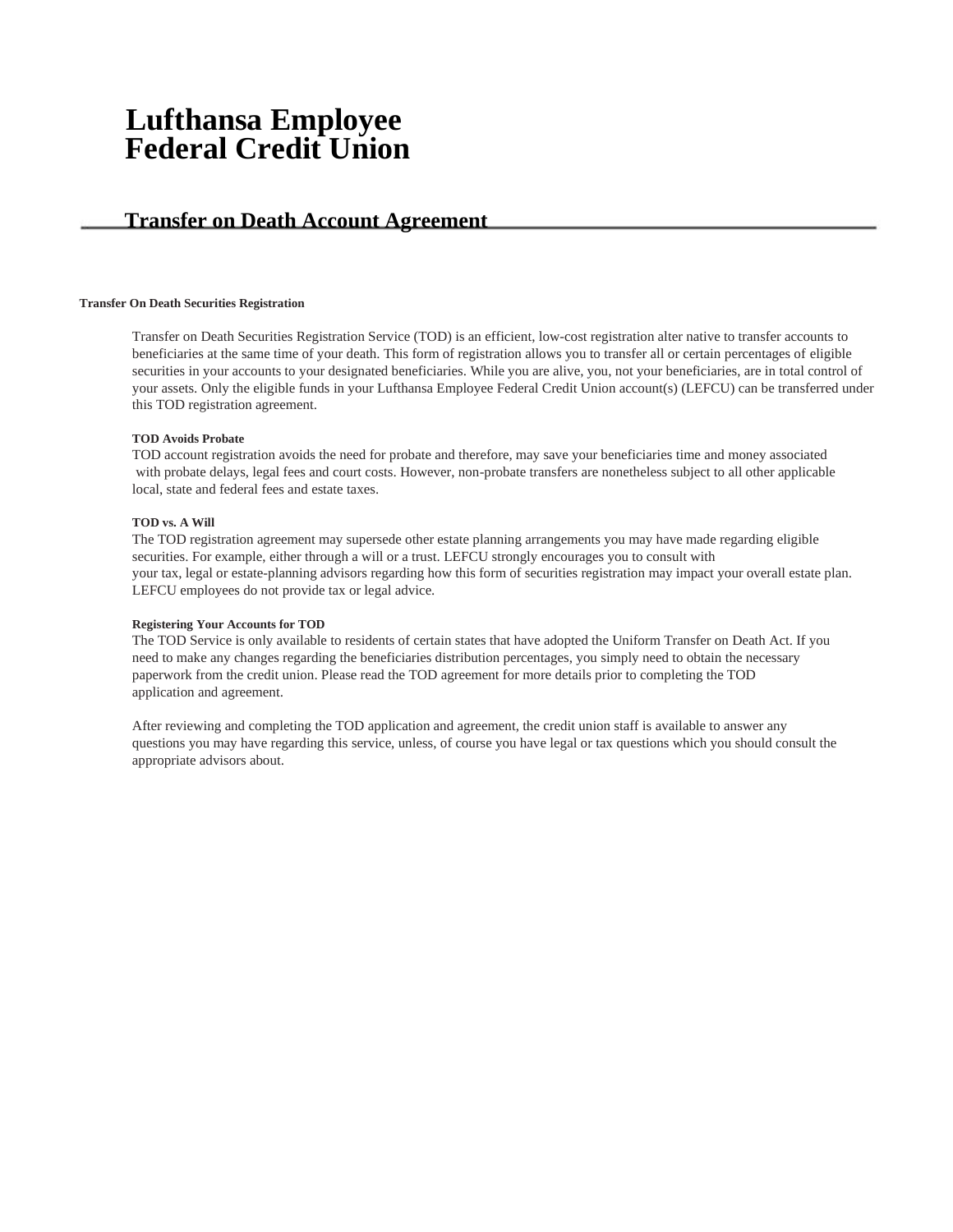# **LEFCU**

#### **TRANSFER ON DEATH AGREEMENT Important Notice**

Transfer On Death Registrations are not available in all states. The Firm offers Transfer On Death Registration only to residents of those states which have adopted the Uniform Transfer On Death Act or similar non-pro bate transfer laws. The creation of Transfer On Death Accounts may affect your estate and tax planning. The Firm recommends that you consult your attorney or tax advisor to determine if Transfer On Death Registration is available in your state of residence, appropriate for you or if a change should be made with respect to an established Transfer On Death Registration. Further more, if you move to a state which does not have a Transfer on Death Registration statute, this agreement may be void. Account Owners acknowledge that nither the Firm nor any of its employees or affiliates have given advice in any manner with respect to the legal or tax consequences arising out of, or related to, a Transfer On Death Registration. The Transfer On Death Registration is available only on individually owned accounts and accounts which are held as Joint Tenants With Right Of Survivorship, as Tenants By the Entireties, or as owners of community property held in survivor ship form. Accounts with a Transfer On Death Registration may not be maintained as Tenants In Common accounts.

#### **Definitions**

As used in this Agreement, each of the following terms shall have the meanings provided below. "Accepted" shall mean the actual receipt by the Firm of a properly executed Transfer On Death Agreement acceptable to the Firm. Account Owner" means the person, or persons identified as owning the Account on page 1 of this Agreement. Multiple Account Owners shall be limited to accounts which are held as Joint Tenants with Right of Survivorship, as Tenants By the Entireties or as owners of community property held in survivorship form. Accounts with Transfer On Death Registration may not be maintained as Tenants In Common accounts.

"Beneficiaries" means the person(s) or entities which are designated on page 1 of this Agreement or the last Transfer On Death Registration Agree ment Accepted by the Firm for this specific account. A Beneficiary may not be a custodian designated under the Uniform Gifts To Minors Act.

"Death of the Account Owner" shall mean the death of the sole Account Owner or the death of the last of the multiple Account Owners.

"Firm" shall mean Lufthansa Employee Federal Credit Union, its subsidiaries, affiliates, successors and assigns.

"RMA®" shall mean Resource Management Account®.

"Transfer On Death Registration" or "TOD Registration" or "Account" shall mean the accounts maintained at the Firm for which a TOD Agreement has been Accepted by the Firm. "Transfer On Death Agreement" or "TOD Agreement" or "Agreement" shall mean the last Transfer On Death Agreement accepted by the Firm. This Agreement is entered into between the Firm and the Account Owner and describes the various term and conditions governing the Transfer On Death ("TOD") designation on the Account which is maintained by the Account Owner with the Firm.

#### **Terms and Conditions**

1. At the Death of the Account Owner, all of the eligible funds and assets in the Account shall be transferred to the Beneficiaries. If any Beneficiary is a minor on the date of this Agreement, a Custodian under the Uniform Transfer to Minors Act should be designated. Furthermore, the custodian should be noted in the Name of Beneficiary field on page 2 as follows: John Doe custodian FBO Jane Doe UTMA; Jane Doe custodian FBO John Doe UTMA. This custodial designation shall be effective only if a Beneficiary is a minor at the Death of Account Owner. If a Beneficiary

has reached the legal age of majority at the Death of the Account Owner, that Beneficiary's share of the Account shall pass to him or her outright.

2. In the case of multiple Account Owners, after the Death of one of the Account Owners, this Agreement shall continue to apply to any new Account established by the surviving Account Owner using the eligible funds, securities or other assets credited to this Account, unless the surviving Account Owner shall change or terminate this Agreement or add new Account Owners.

3. To make the transfers under Paragraph 1 above, the Beneficiaries shall provide to the Firm:

(1)a signed and notarized request to execute the transfer requested by all Beneficiaries named on a form provided by the Firm with respect to the division and transfer of the funds and assets in the Account;

#### (2)a certified death certificate;

(3)an affidavit of domicile; and

(4)an inheritance or estate tax waiver (for states that require such a waiver).

The Firm may rely conclusively upon instructions from all Beneficiaries in completing a transfer of the funds, securities and assets in the Account, and shall not be liable to any third party for completing such a transfer. If the percentage column on page 2 of this Agreement has been left blank, the Firm reserves the right to divide the eligible funds, securities and assets in the Account equally among the Beneficiaries. In the event that a Beneficiary predeceases the Account Owner, a certified copy of the death certificate for the deceased Benefi ciary shall be required to be submitted to the Firm by the surviving Beneficiaries.

4. The Firm shall have no duty to identify or locate Ben eficiaries, to determine whether a deceased Beneficiary had heirs or to locate such heirs, to determine the mar ital status of the Account Owner at any time or to determine any other facts which may have the effect of varying the transfer under Paragraphs 1 or 3 above. It shall be the duty of the Account Owner to notify the Firm in the event the Account Owner changes his or her residence to a state which has not adopted the Uniform Transfer On Death Act. The Firm shall not be liable for transferring eligible funds, securities and assets in the Account pursuant to this Agreement in the event the Account owner changes his or her state of residence to a state which has not adopted the Uniform Transfer On Death Act and fails to inform the Firm of such change.

5. In the event the Firm cannot determine the person or persons entitled to receive a transfer pursuant to Para graph 1 or the proper percentages to be applied to such transfer or in the event that prior to making the transfer provided for in Paragraph 1 a dispute arises between any persons as to the proper transfer or between or among any creditors of the Account Owner or if any other person shall make any claim upon the eligible funds and assets of the Account, the Firm shall be entitled to restrict the Account as it shall deem appropriate and to require the parties to adjudi cate their respective rights in the funds and assets of the Account, or to require an indemnification satisfactory to the Firm, prior to making the transfer provided for in Paragraph 1. The Firm reserves its right to initiate legal action with respect to the disposition of funds or assets.

6. This Agreement revokes any prior agreement relating to the eligible funds, securities and assets held in the Account and may be revoked or changed by the Account Owner any time prior to the Death of the Account Owner by executing a new TOD Agreement or a written and notarized revocation of this TOD Agreement, which shall be delivered to the Firm. It shall be the duty and responsibility of the Account Owner to

notify the Firm of any changes in the Beneficiaries, by death or otherwise. Such notification shall be made by delivering a new TOD Agreement to the Firm.

7. If the Account Owner becomes incompetent, a court appointed guardian or conservator, or an agent acting under durable power of attorney that is satisfactory to the Firm, may give instructions on the Account to the extent of their authority. A court-appointed guardian or conservator, or agent acting under a durable power of attorney, shall not have the authority to alter or revoke the TOD Agreement and designation of Beneficiaries, except by obtaining an order from a court of compe tent jurisdiction and presenting a certified copy of that order to the Firm.

8. This Transfer On Death Agreement supersedes all Account Owners' wills, trusts and other instruments, regardless of the date of execution, which provide for the contrary disposition of the Account or eligible funds, securities and assets held in the Account.

9. Asset Types.

(a) Assets which may be registered in "street name" (e.g., in the Firm's name or in the name of its nom inee, or held at the Firm or its affiliates), may be eligible to be held in the Account.

Examples of types of assets which may be held in the Account include, but are not limited to:

Cash

Money Market Shares Certificates of Deposit

(b) The terms of this Agreement and the TOD designa tion of the Account shall NOT apply to the following types of assets, even if they are held in the Account or represented on an Account statement:

Limited Partnerships

Mutual Fund Shares (held at the fund) Restricted or Rule 144 Stocks Precious Metals (Physical and Certificated) Variable and Fixed Annuities

Life Insurance

The Account Owner acknowledges that these and other assets may not pass under the terms of this Agreement and may be required to be probated pur suant to appropriate state law procedure. The Firm, in its sole discretion, reserves the right, now or in the future, to determine the eligibility of any specific asset to be transferred under this Agreement. The Firm shall have no duty with respect to probate proceedings for assets held within this Account that do not pass under the terms of this Agreement. The existence of a TOD designation on an Account or Account statement reflecting a specific asset may not, in and of itself, qualify a specific asset to be transferred pursuant to this Agreement.

10. Upon the Death of the Account Owner, the Firm may liquidate and transfer the proceeds of any eligible securities or assets in the Account that cannot be divided into amounts which may be properly trans ferred or it may divide or liquidate fractional shares in any manner it deems appropriate so as to best conform with the percentages set forth in the "Beneficiary Designations" section of this Agreement.

11. In the event that a Beneficiary predeceases the Account Owner and the Account Owner elected to have the deceased Beneficiary's share go to the sur viving Beneficiaries by making the specific election on the Beneficiary Designation form on page 2 of this Agreement, the deceased Beneficiary's share will be allocated to the surviving Beneficiaries in a proportion